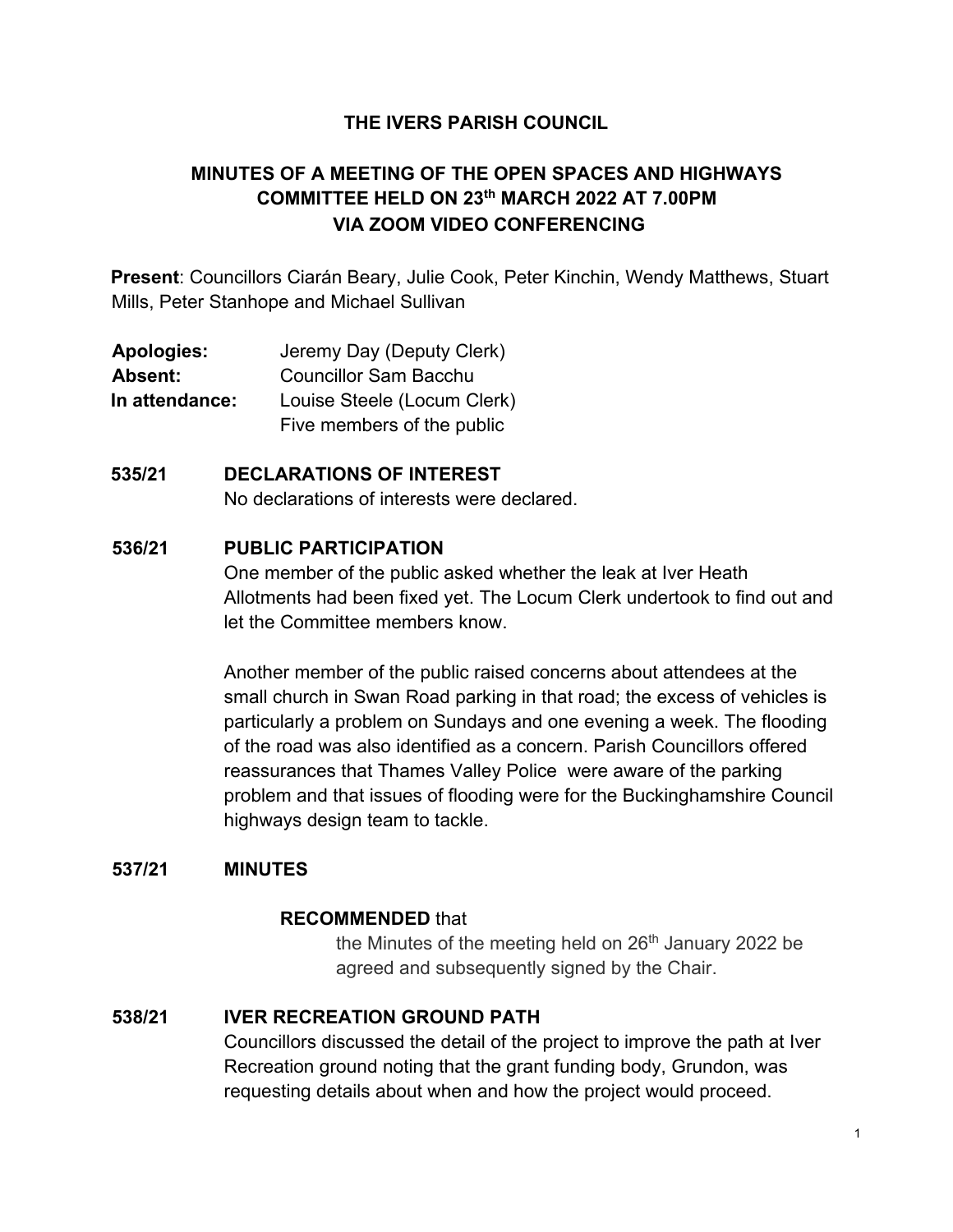It was agreed that the priority was improved drainage though whether this should be new drains or renewl of existing drains was unclear. Officers were asked to search for the drainage diagram believed to be in the office and to take advice on the way forward.

### **539/21 HEDGING AT JUBILEE PAVILION / IVER RECREATION GROUND**

Councillors agreed that hedging should be planted outside the Jubilee pavilion at the Iver Recreation Ground. Officers were asked to obtain whips (ideally from the Woodland Trust), prepare a trench for the whips, plant them and install stock fencing to project them.

## **540/21 WOODEN STREET PLANTERS – BUCKS 'WELCOME BACK' INITIATIVE**

Councillors agreed that the planters should be offered to each of the two village halls and to the four schools in the parish area. Officers to progress the repositioning of the eight wooden planters.

## **541/21 COMMUNITY BOARD FUNDING APPLICATIONS**

Councillors noted that three funding applications to the Community Board had been approved, these being, Wildflower Verges, Buddy Benches and Improvements to disabled access at Hardings Row. The status of a fourth application for Community Speedwatch was unclear and Councillors indicated that if that application were not approved the budget for the project should be identified within the parish council's resources.

### **542/21 STREETLIGHT CONTRACT TENDERING**

This item was deferred until the Deputy Clerk is able to update Councillors.

### **543/21 AREA OUTSIDE 45B, HIGH STREET**

Councillors received the Risk Assessment of the areas outside the Parish Council office and discussed future action. It was agreed that the area at the top of the walls where there is a drop to the pavement below should be planted to reduce the risk of individuals walking over the edge. Officers to work out and implement a planting plan.

### **544/21 MASONRY WALL ALONG IVER RECREATION GROUND CAR PARK**

The Locum Clerk gave a brief update on the condition of the wall at Iver Recreation Ground car park. Mrs Steele explained that ownership and responsibility for the wall was unclear but that were the wall or part to collapse the greater risk was to members of the public on the council's side of the wall. Officers were asked to get advice on the historic significance of the wall and its bricks and obtain estimated costs for the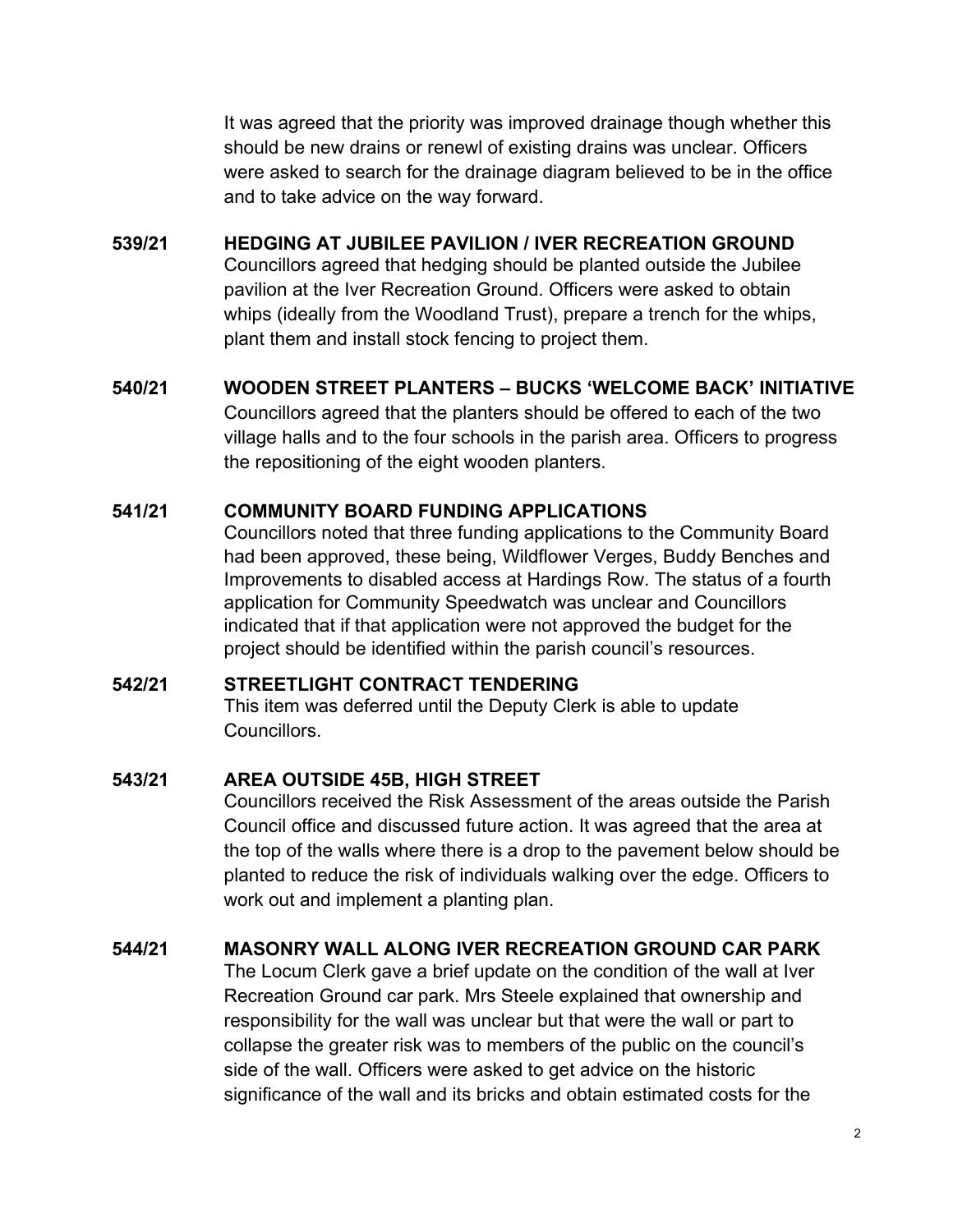work. The residents the other side of the wall should be asked to contribute to the costs of its repair.

## **545/21 COMMUNITY SAFETY – SAFE STREETS AND PATHS**

Councillors received an update from Cllr Beary on the initiative to develop a survey regarding Community Safety, Safe Streets & Paths. There was some discussion of which sectors of the community were more at risk. It was agreed that Gideon Springer from Buckinghamshire Council be asked for his input and the item be brought back to the next meeting of the **Committee** 

## **546/21 BUCKS HGV INITIATIVE**

Cllr Mills gave an oral report on the HGV initiative and explained that, following the strategies for Ivinghoe and Waddesdon, The Ivers would be looked at in September.

It was agreed that a working party be set up to look at the matter matter; the question of the impact of this on officer time was flagged.

## **RECOMMENDED** that

A working party consisting of Councillors Beary, Cook, Kinchin, Matthews and Mills be established to work on the HGV initiative.

## **547/21 RECREATION GROUND SURVEY**

Councillors received an update from Cllr Cook concerning a survey conducted with residents to understand how they wish to use the recreation grounds.

### **548/21 FINANCIAL COMPARISON REPORT**

Councillors received the financial comparison report to 28th February 2022. There was some discussion about creating earmarked reserves and agreed that the unspent budget for wildflowers be used to create an earmarked reserve for the same purpose.

## **RECOMMENDED** that

Any underspend against the budget for wildflowers be used to create an earmarked reserve.

# **549/21 DEPUTY CLERK UPDATES**

Councillors received the written update from the Deputy Clerk.